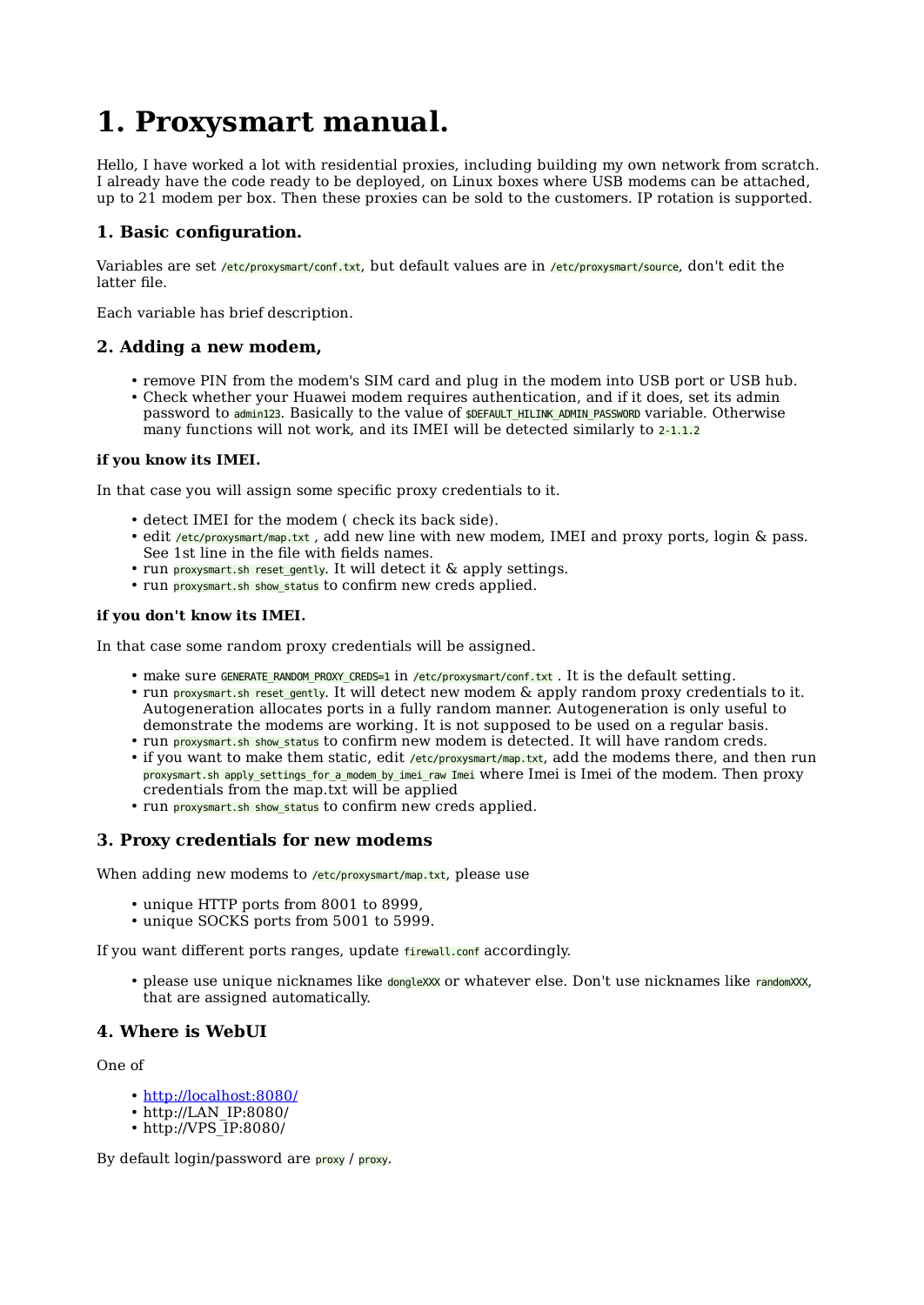### **5. How to use proxies**

- If proxy ports are forwarded via remote cloud VPS: then the proxies can be used from all over the Internet, by that VPS IP and proxy port numbers.
- From the same LAN where multimodem server is located: by the server's LAN IP and proxy port numbers.

## **6. Get list of all modems & their external IPs**

Run: proxysmart.sh show status for table-alike output.

#### **7. Reconfigure all modems & proxies.**

Run: proxysmart.sh reset\_complete

It is done after reboot automatically by a Cron job.

#### **8. How to change proxy credentials for a modem. How to rename a modem.**

- Edit the map file ( /etc/proxysmart/map.txt ), set new port or password or nickname for a modem.
- Then either run proxysmart.sh apply\_settings\_for\_a\_modem\_by\_imei\_raw 9999999999999 or:
- click APPLY in the WebUI

#### **9. Reset (change) IP on a modem.**

The options are below.

#### **From command line.**

• Run: proxysmart.sh reset\_quick\_nick dongle1

Where dongle1 is a Dongle "nickname" that is seen from output of proxysmart.sh show status

#### **From Web API.**

• check examples/web-api.txt

#### **How to rotate a modem periodically?**

Install a Cron job. Edit a file /etc/cron.d/proxysmart, add a line (or uncomment a commented line..)

\*/10 \* \* \* \* root run-one /usr/local/bin/proxysmart.sh reset\_quick\_nick dongle3

so that a modem with the Nickname dongle3 is rotated every 10 min.

Repeat for each modem you want to rotate periodically.

#### **10. How many modems can I run on a single computer?**

Hi , technically it depends on how powerful this PC is, and how intensively proxies are used.

- Raspberry PI 4 proxies (roughly)
- a miniPC (Intel NUC or similar) up to 10
- a Laptop like Core i5 up to 30.

Also it depends on what Plan you buy.

Also it depends on USB configuration, for maximum number of modems:

- disable USB3.0 in BIOS
- use USB2.0 hubs •

#### **11. How to set TTL and why?**

In some cases custom TTL must be set in order to have Cell Operator think we are not using the modem in hotsport \ tethering mode. I.e. we don't share its data. By default Linux OS has ttl  $= 64$ . To change Cell Operator perception of the situation, we want to set it +1 i.e. 65.

Edit /etc/proxysmart/conf.txt and set CUSTOM\_TTL\_SET=1 and CUSTOM\_TTL\_VALUE=65 and regenerate settings.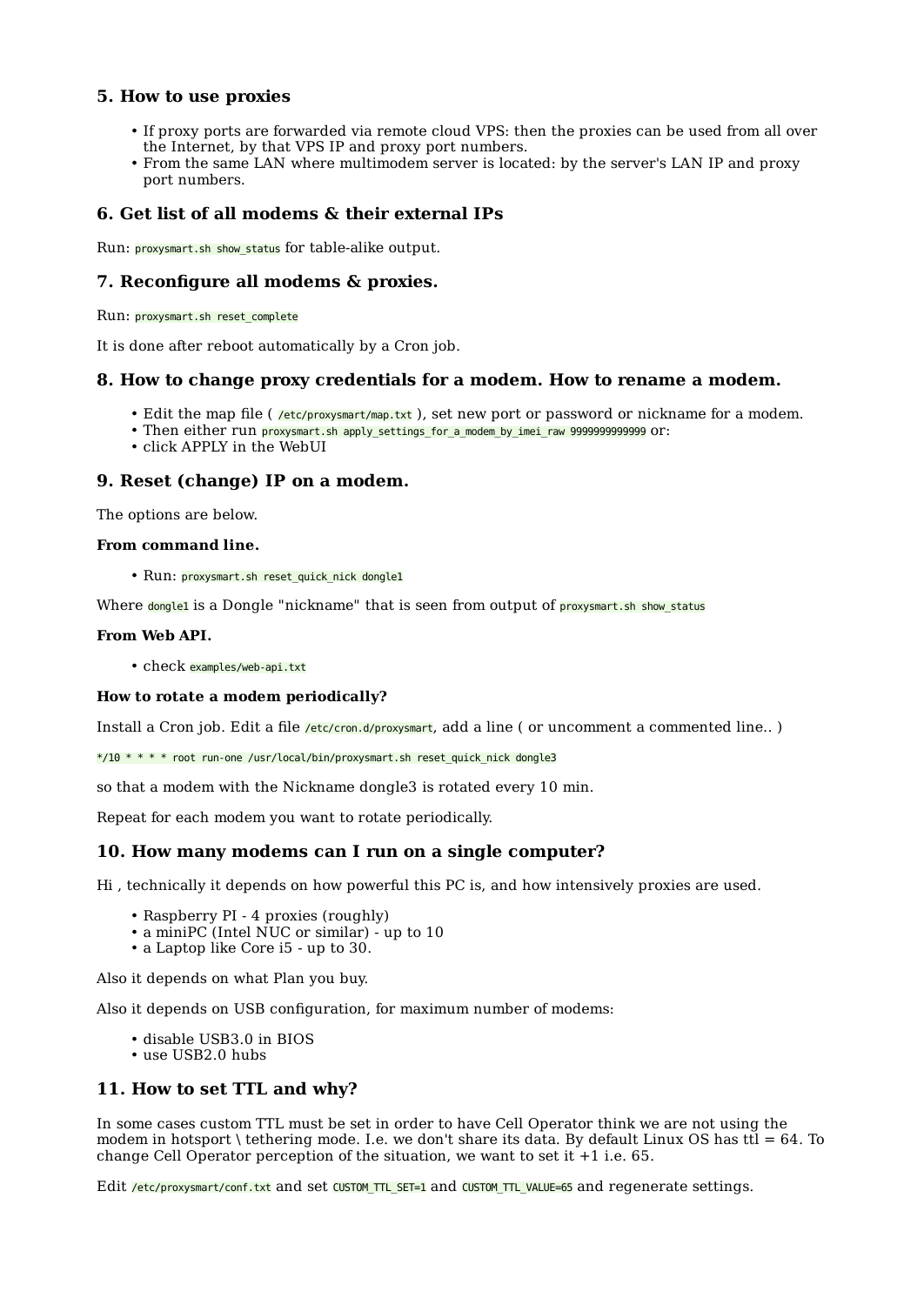#### **12. How to set MTU and why?**

In some cases different MTU values connect with different types of ISP's. You may want to change it.

Mtu can be only lowered. E.g. if you have MTU 1390, you can set 1340. Not opposite.

• Option 1. One value for all modems.

Edit /etc/proxysmart/conf.txt and set CUSTOM\_MTU\_SET=1, CUSTOM\_MTU=1410.

• Option 2. Individual values for modems.

The same as above, but also edit /etc/proxysmart/per\_modem\_conf.yaml and add mtu value for some modems that need custom value.

#### **13. How to set extra settings for a modem.**

Those are optional and are set in YAML file /etc/proxysmart/per\_modem\_conf.yaml

- allowed customers IP's who are not required to type in proxy password (IP-based auth). Those are set in white list array.
- bandwidth (speed) limit. Values are in bits per second. Set them in bandlimin and bandlimout. E.g. for 2/2 mbps it will be 2000000/2000000.
- DENIED SITES ENABLE (1 or 0) and DENIED SITES LIST (array of blocked sites patterns), see examples .
- bw quota, value is in Megabytes
- mtu , ttl

After changing the file, apply setting for the modem you changed settings for.

#### **14. How can I prevent access to modems web interface via proxy?**

Edit /etc/proxysmart/conf.txt and set

PROXY\_ADMIN\_ENABLE=1 PROXY\_ADMIN\_LOGIN=admin PROXY\_ADMIN\_PASS=papapa

And regenerate configs. So only **admin** user is allowed to use modems web interfaces, and normal proxy users are not.

#### **15. How to set monthly traffic quota per modem?**

Edit /etc/proxysmart/per\_modem\_conf.yaml and add bw\_quota value for some modems that need custom value.

E.g. a line is below, where the modem that IMEI has **2000 Megabytes** monthly quota, from begin to the end of the month. It is applied to both Upload and Download.

```
- { imei: 777777777777777, bw_quota: 2000 }
```
or

-

```
imei: 7777777777777777777<br>bw quota: 2000
bw_quota:
```
#### **16. How to make my proxes Open (i.e. not requiring authentication )**

Set OPEN PROXIES=1 in conf.txt and regenerate all configs.

Note, when proxy ports are forrwarded via a VPS, the proxies are available to any internet user. Use it with caution.

#### **17. Get monthly/daily proxy usage.**

Run: proxysmart.sh bandwidth\_report\_json, you will see these columns: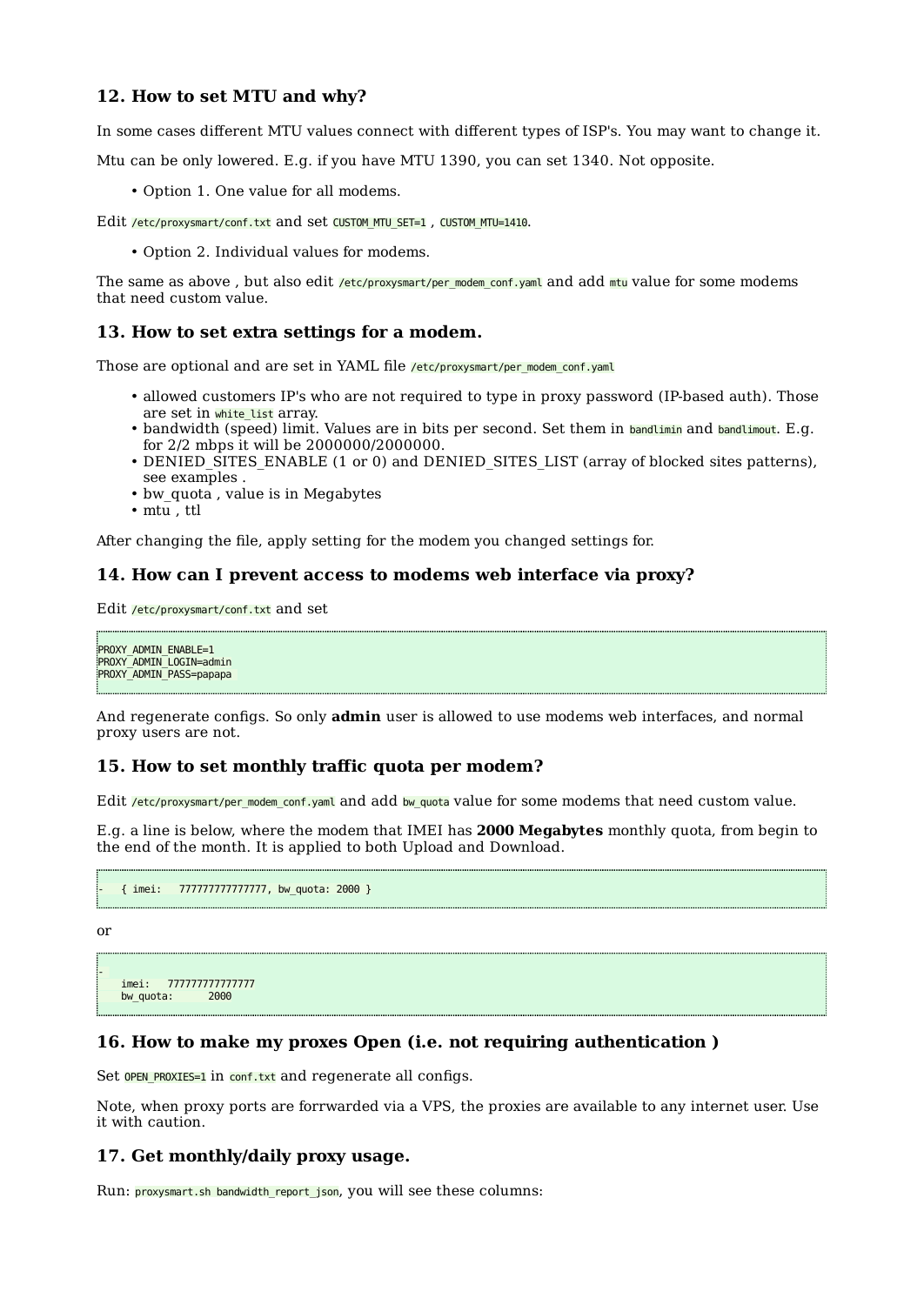Also reports are stored in /var/lib/3proxy/reports/. Files are named like report.\$IMEI.YYYY.MM.DD

Or (if IPTABLES COUNTERS=1 in conf.txt ) you can run

proxysmart.sh get\_counters\_imei IMEI START\_TIME END\_TIME

where START TIME END TIME is one of HH:MM, now, YYYYMMDD or a UNIX epoch-time, e.g.

proxysmart.sh get\_counters\_imei 866467049999949 12:00 now { "in": "11227626", "out": "106423" }

## **18. How to get current number of connections for a modem?**

Run a command

ss -o state established | grep -c :8038

But change 8038 with HTTP port of a desired proxy

#### **19. How to read SMS from a modem.**

You have these options.

- 1. Browse to the modem IP (it is shown as GW in proxysmart.sh show\_status) through the proxy. Click SMS button.
- 2. run proxysmart.sh list\_sms\_for\_a\_modem\_by\_imei\_json 999999999999999 i.e. IMEI of required modem.
- 3. Click SMS in the WebApp

#### **20. How to change WebUI password for <http://localhost:8080/>**

By default it is set to proxy / proxy. The password sits on the server's folder /etc/nginx/. It Can be updated from the Terminal , with the command as follows:

sudo htpasswd -b /etc/nginx/htpasswd proxy NewAweSomePassword999999

Then it will ask for password for current Ubuntu user.

#### **21. OS Spoofing**

Os Spoofing is used to simulate other OS TCP fingerprints, in most cases make it look like Windows.

#### **How to enable OS Spoofing?**

It applies to all modems at once.

- update the code, run./install\_pkgs.sh, ./install\_files.sh from the root of the repo.
- Set OS\_SPOOF=1 in /etc/proxysmart/conf.txt.
- optionally set OSGENRE and DETAILS\_POF, like done in /etc/proxysmart/source. Defaults are spoof to Windows.
- run: proxysmart.sh reset\_complete

#### **How to test OS Spoofing ?**

Visit one of these websites (IP checkers) through a proxy. Find something like "OS TCP fingerprints".

- <http://witch.valdikss.org.ru/>
- <https://thesafety.us/>
- https://Whoer.net, extended results
- <https://browserleaks.com/ip>

#### **What OS can I spoof?**

Just Windows. It is very experimental.

#### **22. Performance tuning**

When  $>10$  modems are added, and when modem list is generated slowly, play with MAX\_PARALLEL\_WORKERS\_STATUS variable, e.g. set it to 2 or 4. On faster CPU's it can be set to 12.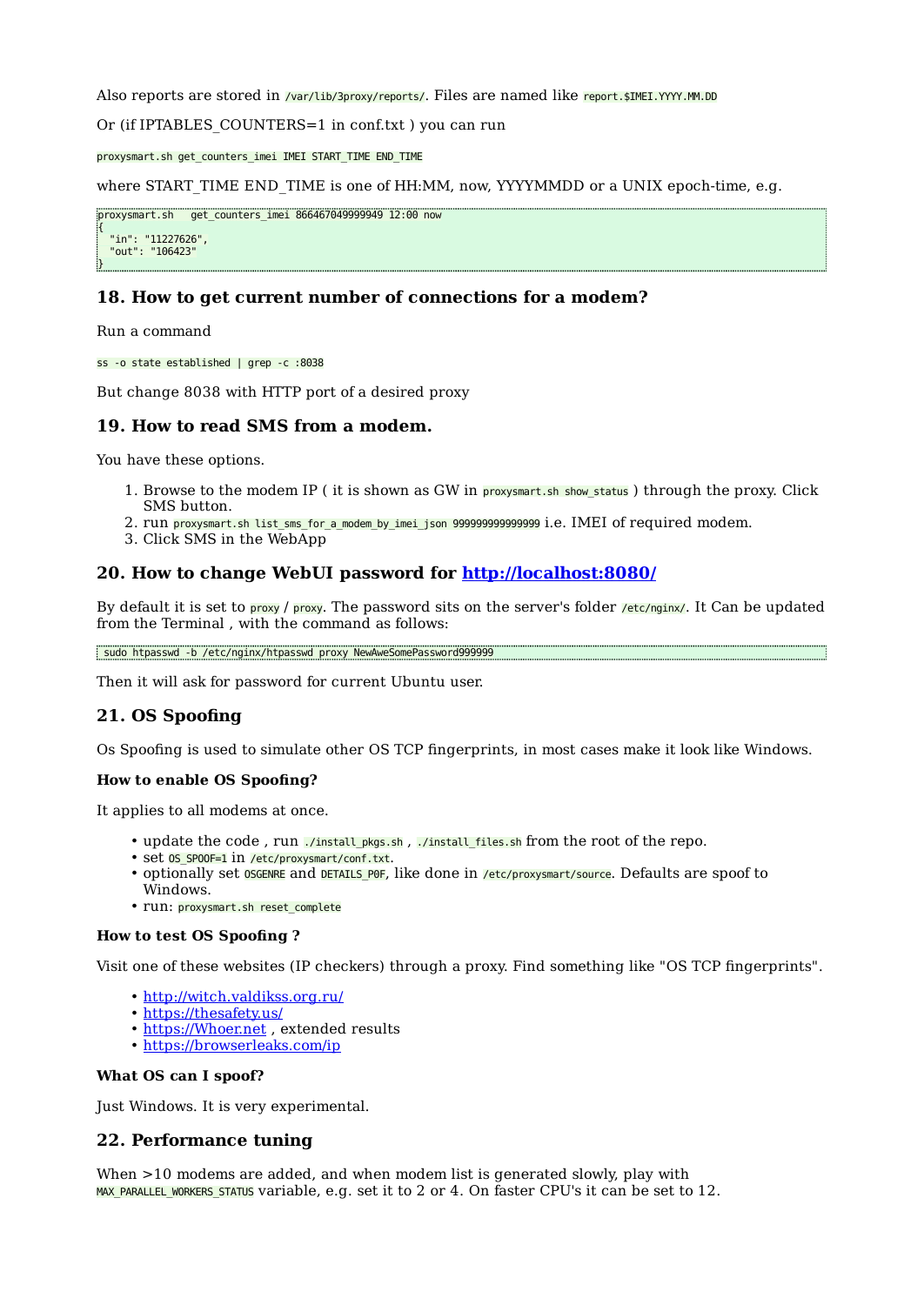Also try to disable OS TCP reporting, i.e. set ENABLE VALDIK to 0. It will also make modem list generation faster.

## **23. How to get more cellular IP's?**

Sometimes 3G has another IP pool, but speeds are lower. You can set random Auto(4G),3G rotation method. Check source file and adjust conf.txt.

## **24. What if a modem connected via 3G or 2G, and I want 4G?**

Rotate its IP.

## **25. I want to add extra users to a proxy, in addition to those defined in 'map.txt'**

Add them to per\_modem\_conf.yaml, check the template. Basically each modem may have an array of extra users with user:password definition.

E.g. here 2 extra users are added for a modem with 862329049849999

- { imei: 862329049849999 , extra\_users: [ john : jjj23 , martin: mmm23 ] }

Then apply setting for the modem.

# **2. Project description**

#### **1. project architecture (clients, servers, websites),**

- onsite: box with Ubuntu, USB hub and modems
- remote: VPS with proxy ports (optional)

#### **2. what is hosted where and from which repository,**

#### **Online services are used:**

- <http://ip.tanatos.org/ip.php> which is simple PHP script that returns visitor's IP. It is used to detect whether a modem is really online. Can be replaced with one of [https://ifcon](https://ifconfig.co)fig.co or similar, but I was not happy with their reliabiality, they are down sometimes. The URL is defined in /etc/proxysmart/conf.txt.
- <http://witch.valdikss.org.ru/>: used for detecting p0f and MTU

#### **Software used to build the box:**

- 3proxy 0.8.13<https://github.com/z3APA3A/3proxy/>; forwards requests from clients to modems; does authentication; provides HTTP/SOCKS services
- hlcli <https://github.com/kenshaw/hilink>; gathers info from Huawei modems
- HiPi <https://metacpan.org/pod/HiPi>; perl module, API for gathering info from Huawei modems and resetting IP's on them
- J2cli <u>https://pypi.org/project/j2cli/</u> ; Python module for building 3proxy conf files
- Imgur image hosting for uploading screenshots
- everything else is in official Ubuntu repo (APT).

#### **3. how all these elements communicate with each other,**

- Ubuntu box initializes modems, creates Linux networking routing for each.
- 3proxy instance is started for each. •
- Proxy ports are exposed to VPS.

#### **4. what are common points of failure and how to deal with them,**

- a modem is not recognized => insert it into Win/Mac and check there. Probably there is an issue with SIM.
- IP can't be rotated => check whether you completed setup of the modem in Huawei Web Gui ( 192.168.8.1 ) on Windows/Mac and set its admin password to admin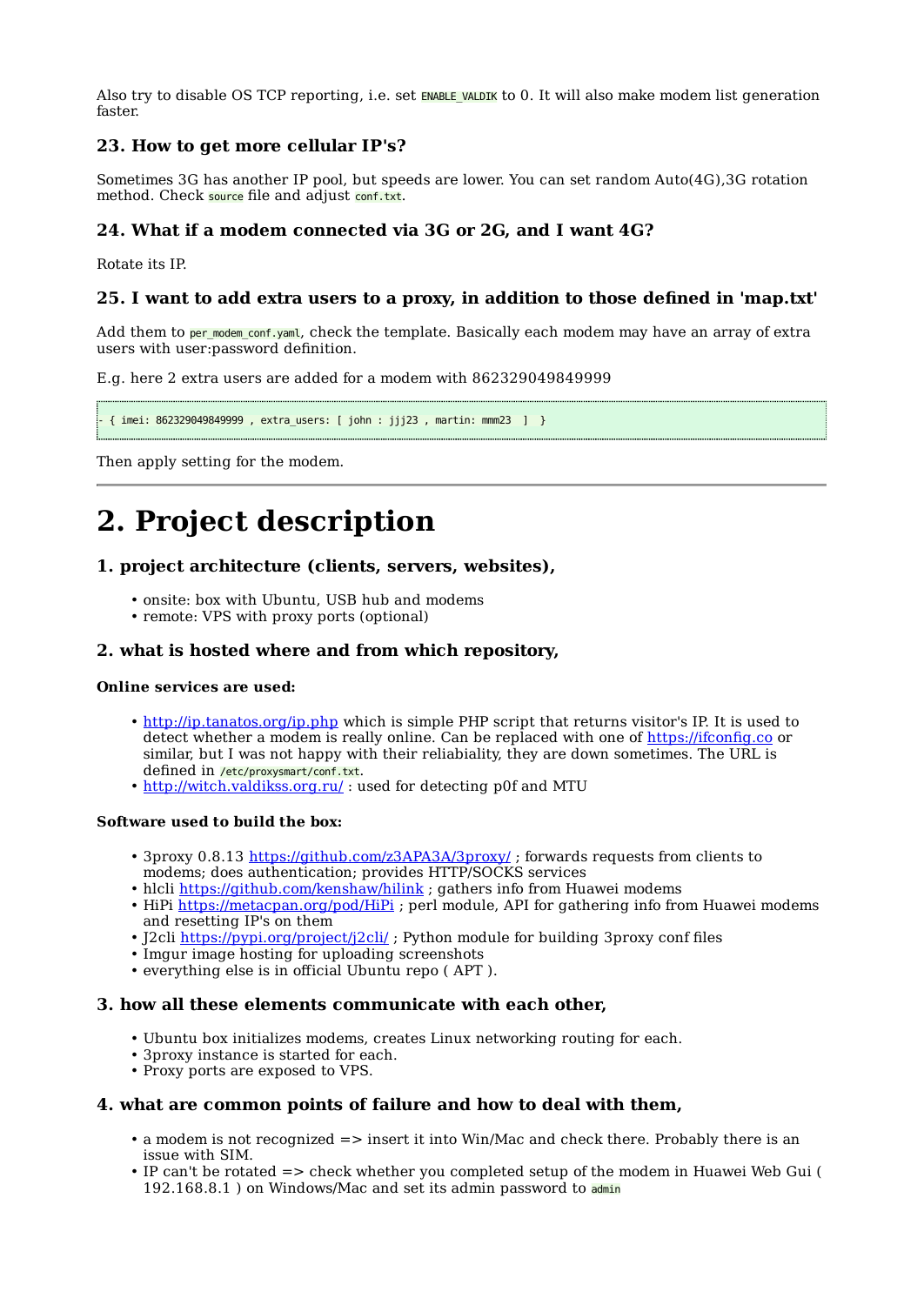#### **5. how to update each and every project element, what is the workflow, how to build and deploy it, what tools to use,**

- 3proxy I am not seeing a reason to update it, because newer releases may bring some incompatibilty, but anyways: <https://3proxy.ru/howtoe.asp#GCCUNIX> or check README in the project Github.
- Ubuntu version it is better not update it, i.e. stick with same version. Security updates are good to apply.

## **3. CLI API**

## **1. show status**

Show full status of all modems, table (slower).

| # proxysmart.sh |       | show status       |              |                                |              |                             |    |               |     |                   |             |
|-----------------|-------|-------------------|--------------|--------------------------------|--------------|-----------------------------|----|---------------|-----|-------------------|-------------|
|                 |       |                   |              |                                |              |                             |    |               |     |                   |             |
| NICK            | N     | <b>DEV</b>        | <b>MODEL</b> | IMEI                           | <b>HTTPI</b> | LOCAL IP                    | GW | EXT IP        |     | ONLINE  CELL:MODE | <b>MSG1</b> |
|                 |       |                   |              |                                |              |                             |    |               |     |                   |             |
| dongle1  0      |       | modem0            | E3372h-320   | 8623290999999991               | 80011        | 192.168.8.100   192.168.8.1 |    | 46.216.113.63 | ves | MTS BY:LTE        |             |
| dongle2         | 11421 | modem1142   E3131 |              | $\frac{1}{2}$ 3522210999999991 | 80021        | 192.168.8.100   192.168.8.1 |    |               | no  | :NO SERVICEI      |             |
|                 |       |                   |              |                                |              |                             |    |               |     |                   |             |
| items TOTAL 2   |       |                   |              |                                |              |                             |    |               |     |                   |             |

Show brief status of all modems, table, (faster)

|   | <b>NICK</b> | -N | <b>DE</b>                          | IMEI                 | н     | $\overline{\phantom{a}}$   | GW                                     |                                                                 | ONLINE   | <b>MSG</b> |   |
|---|-------------|----|------------------------------------|----------------------|-------|----------------------------|----------------------------------------|-----------------------------------------------------------------|----------|------------|---|
|   | dona        |    | $\cdot$ modem/ $\prime$            | 329099999999<br>8623 | 80021 | 192<br>168.<br>1001        | 192<br>168 X                           | 46<br>241<br>$71h$ 1                                            | yes      |            |   |
| . | lient<br>.  | a- | $.$ modem $9^{\circ}$<br>--------- | 1099999999           | 80041 | 168.0<br>1001<br>192.<br>. | 192<br>168.0.<br>---------<br>-------- | 186<br>34<br><b>56</b><br>4 <sup>h</sup><br>---------<br>.<br>. | ves<br>. | ---------  | . |

```
Show full status of all modems , json
```

```
# proxysmart.sh show status json
\overline{[} {
 "MSG" : "",
 "N" : "0",
"modem_details" : {<br>"HUB_ID" : "1-1",<br>"HUB_PORT" : "1-1",<br>"IMET" : "89999999999999",<br>"MODEL" : "E3372h-320",<br>"NICK" : "dongle1"
 },
 "net_details" : {
 "CELLOP" : "MTS BY",
 "ConnectionStatus" : "(901) DATA:connected",
 "CurrentNetworkType" : "(101) LTE",
 "DEV" : "modem0",
 "EXT_IP" : "46.216.113.63",
 "GW" : "192.168.8.1",
 "IS_ONLINE" : "yes",
 "LOCAL_IP" : "192.168.8.100",
"SimStatus" : "(1) valid SIM card",<br>"VALDIK" : "Detected OS = Linux 2.2.x-3.x [generic];MTU = 1420;Network link = generic tunnel or VPN;PTR test = Probably home user;Fin<br>"workmode" : "LTE"
             },
 "proxy_creds" : {
 "HTTP_PORT" : "8001",
 "LOGIN" : "alice",
 "PASS" : "cool",
 "SOCKS_PORT" : "5001"
             },
"redirector_status" : {<br>"ActiveState" : "active",<br>"NRestarts" : "0",<br>"SubState" : "running",<br>"UPTIME" : "2min 6s"
            }
      },
      {
 "MSG" : "",
 "N" : "1142",
"modem_details" : {<br>"HUB_ID" : "1-3",<br>"HUB_PORT" : "3-1",<br>"IMET" : "35222888888888",<br>"MODEL" : "E3131",<br>"NICK" : "dongle2"
```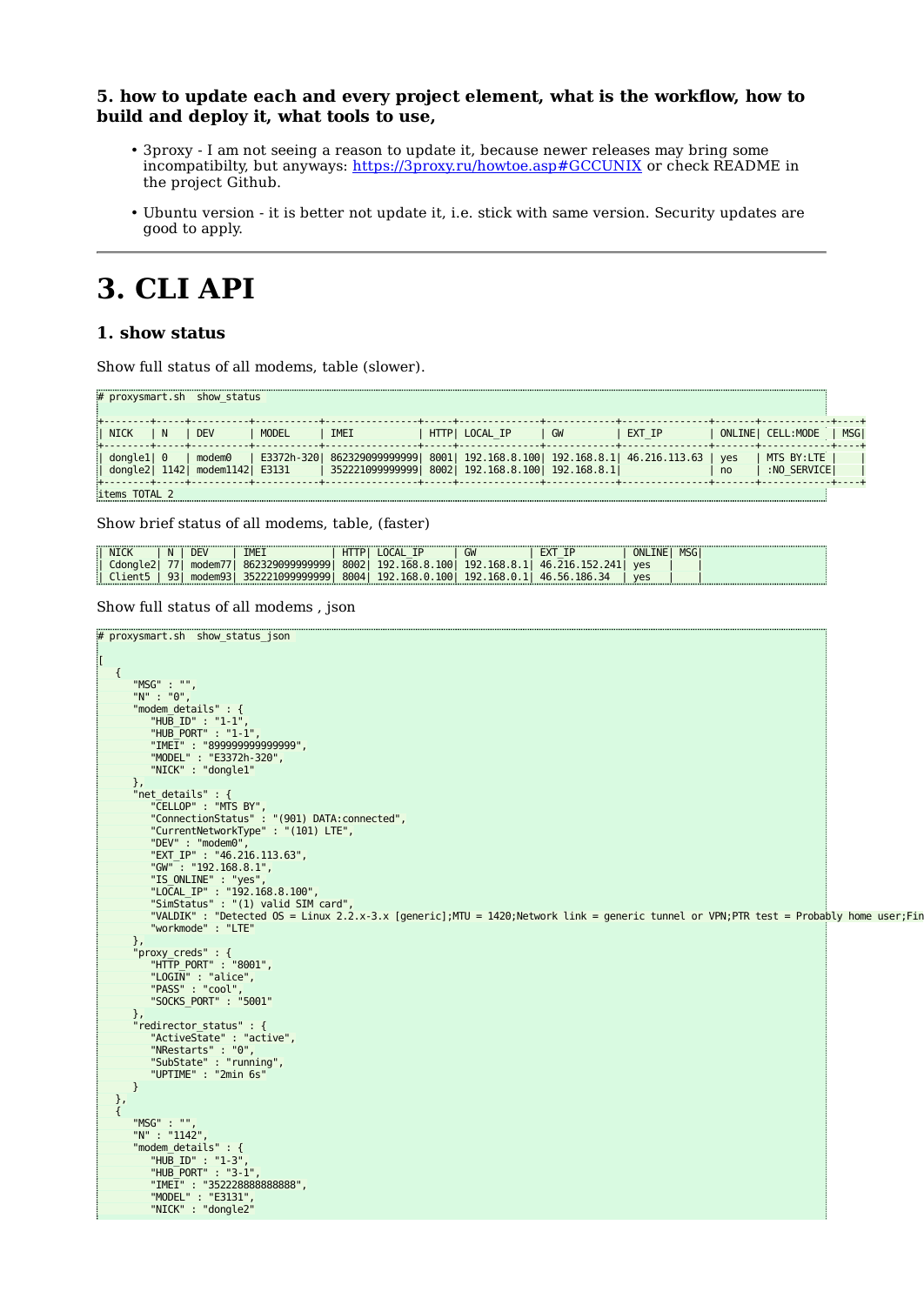

Show status for a single modem, JSON

```
# proxysmart.sh show_single_status_json dongle111 
\blacksquare {
             "IS_LOCKED" : "false",
 "MSG" : "",
 "N" : "115",
"modem_details" : {<br>"HUB_ID" : "1-1",<br>"HUB_PORT" : "3",<br>"IMET" : "899999999999999",<br>"MODEL" : "E3372h-320",<br>"NICK" : "dongle111",<br>"UDEV_UPTIME" : "1212172",
                   "UPTIME" : "14 days + 43.883333 minutes"
 },
 "net_details" : {
 "CELLOP" : "MTS BY",
 "ConnectionStatus" : "901, DATA:connected OK",
 "CurrentNetworkType" : "(101) LTE",
 "DEV" : "modem115",
 "EXT_IP" : "46.216.224.164",
 "GW" : "192.168.8.1",
 "IS_ONLINE" : "yes",
 "LOCAL_IP" : "192.168.8.100",
"SIGNAL_STRENGTH" : "4",<br>"SimStatus" : "(1) valid SIM card",<br>"VALDIK" : "Detected OS = Linux 2.2.x-3.x [generic];MTU = 1420;Network link = generic tunnel or VPN;PTR test = Probably home user;Fin<br>"Warkmode" : "LTE"
},<br>"proxy_creds" : {<br>"HTTP_PORT" : "8004",<br>"LOGIN" : "alice",<br>"PASS" : "cool",<br>"PROXYSTDLINE_LAN" : "192.168.100.2:8004:alice:cool",<br>"PROXYSTDLINE_WWW" : "forwarding_disabled",<br>"SOCKS_PORT" : "5004"
 "redirector_status" : {
 "MSG" : "redirectors disabled globally"
             }
      }
\overline{\mathbf{1}}
```
## **2. full reconfiguration**

```
# proxysmart.sh reset_complete 
= old fake default route deleted
= adding faked default route
= restoring default linux TTL
net.py4.jp_default_ttl = 64=start_connections
= lock acquired on DEV modem0
== [add_individual_dev] generating config for DEV=modem0 N=0 HUB_ID=1-1 HUB_PORT=1-1 
= found IP 192.168.8.100 on modem0
= got GW=192.168.8.1
= got IMEI=899999999999999
= got model E3372h-320
```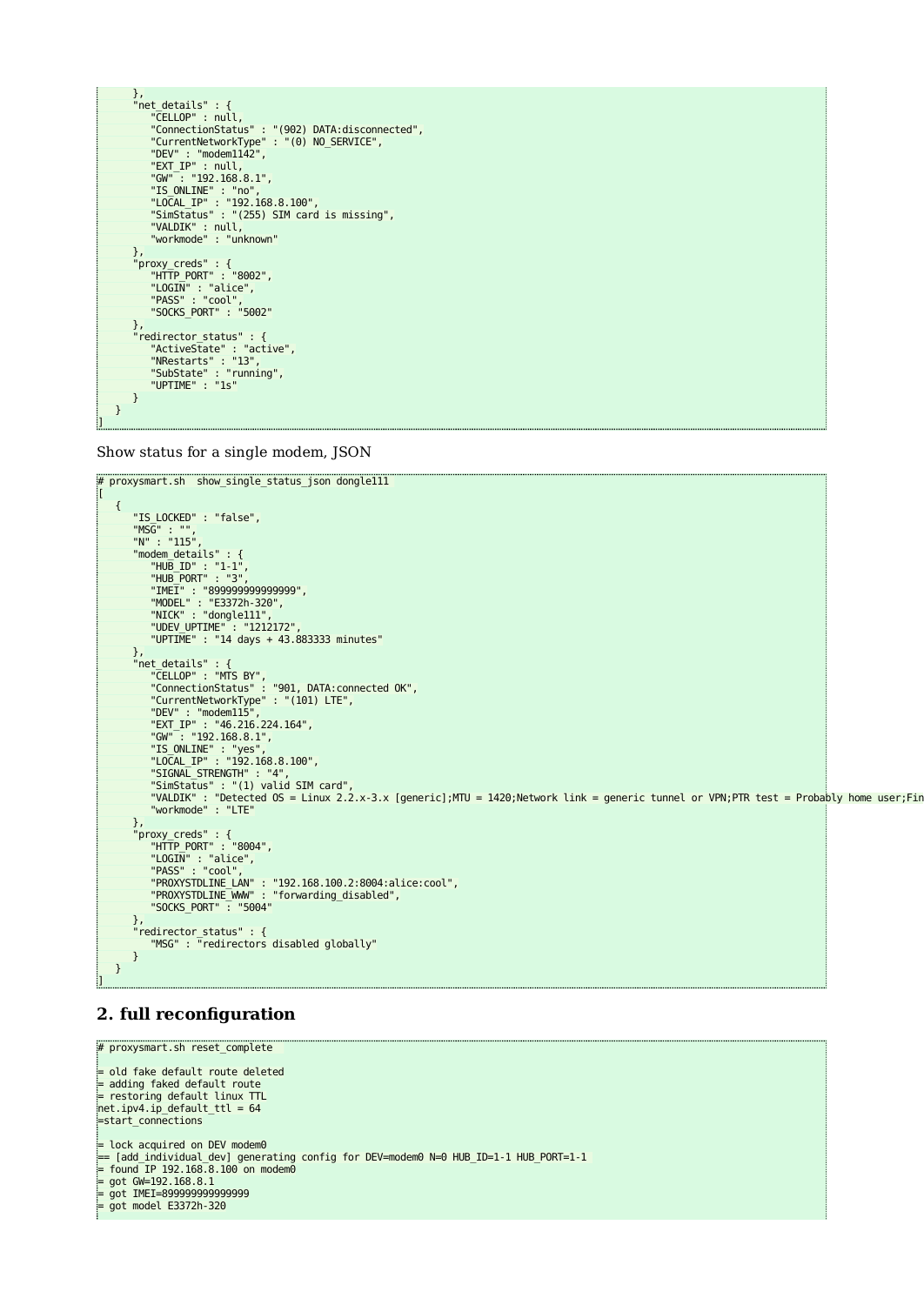| $=$ lock acquired on DEV modem1142<br>=== [add individual dev] generating config for DEV=modem1142 N=1142 HUB ID=1-3 HUB PORT=3-1: <br>$=$ found IP 192.168.8.100 on modem1142<br>$=$ got GW=192.168.8.1<br>$=$ qot IMEI=352228888888888<br>$=$ aot model E3131<br>= got NICK=dongle2<br>$=$ start 3proxy config generation for N=1142<br>= applying new settings: DEV modem1142, N 1142, IMEI 352228888888888, nick dongle2, http port 8002, socks port 5002, auth: alice / cool<br>$=$ starting proxy 1142 on modem1142<br>== starting redirector@1142 on modem1142<br>= lock released on DEV modem1142<br>$=$ finding a live modem for setting as fallback default gateway<br>$=$ testing modem0<br>$=$ got EXT IP 46.216.113.63 |  |  |  |  |  |  |
|-------------------------------------------------------------------------------------------------------------------------------------------------------------------------------------------------------------------------------------------------------------------------------------------------------------------------------------------------------------------------------------------------------------------------------------------------------------------------------------------------------------------------------------------------------------------------------------------------------------------------------------------------------------------------------------------------------------------------------------|--|--|--|--|--|--|
|                                                                                                                                                                                                                                                                                                                                                                                                                                                                                                                                                                                                                                                                                                                                     |  |  |  |  |  |  |
|                                                                                                                                                                                                                                                                                                                                                                                                                                                                                                                                                                                                                                                                                                                                     |  |  |  |  |  |  |
|                                                                                                                                                                                                                                                                                                                                                                                                                                                                                                                                                                                                                                                                                                                                     |  |  |  |  |  |  |
|                                                                                                                                                                                                                                                                                                                                                                                                                                                                                                                                                                                                                                                                                                                                     |  |  |  |  |  |  |
|                                                                                                                                                                                                                                                                                                                                                                                                                                                                                                                                                                                                                                                                                                                                     |  |  |  |  |  |  |
|                                                                                                                                                                                                                                                                                                                                                                                                                                                                                                                                                                                                                                                                                                                                     |  |  |  |  |  |  |
|                                                                                                                                                                                                                                                                                                                                                                                                                                                                                                                                                                                                                                                                                                                                     |  |  |  |  |  |  |
|                                                                                                                                                                                                                                                                                                                                                                                                                                                                                                                                                                                                                                                                                                                                     |  |  |  |  |  |  |
|                                                                                                                                                                                                                                                                                                                                                                                                                                                                                                                                                                                                                                                                                                                                     |  |  |  |  |  |  |
| $\equiv$ marking that modem as LIVE, as tested                                                                                                                                                                                                                                                                                                                                                                                                                                                                                                                                                                                                                                                                                      |  |  |  |  |  |  |
| $=$ setting fallback default gateway via modem dongle1 // modem0 // 192.168.8.1                                                                                                                                                                                                                                                                                                                                                                                                                                                                                                                                                                                                                                                     |  |  |  |  |  |  |
|                                                                                                                                                                                                                                                                                                                                                                                                                                                                                                                                                                                                                                                                                                                                     |  |  |  |  |  |  |
| it took 10 seconds to prepare the system                                                                                                                                                                                                                                                                                                                                                                                                                                                                                                                                                                                                                                                                                            |  |  |  |  |  |  |
| all found modems initialized. after 5 sec delay the status will be shown                                                                                                                                                                                                                                                                                                                                                                                                                                                                                                                                                                                                                                                            |  |  |  |  |  |  |
| <b>MODEL</b><br>IMEI<br>HTTP  LOCAL IP   GW<br>$ $ EXT IP<br><b>DEV</b><br>ONLINE  CELL:MODE<br>  NICK<br>$\mathsf{N}$<br>MSG                                                                                                                                                                                                                                                                                                                                                                                                                                                                                                                                                                                                       |  |  |  |  |  |  |
| E3372h-320  899999999999999  8001  192.168.8.100  192.168.8.1  46.216.113.63   yes<br>MTS BY:LTE<br>$\vert$ donglel $\vert$ 0<br>I modem0<br>dongle2  1142  modem1142  E3131  <br>3522288888888888   8002   192.168.8.100   192.168.8.1  <br>:NO SERVICE<br>no                                                                                                                                                                                                                                                                                                                                                                                                                                                                      |  |  |  |  |  |  |

```
items TOTAL 2
```
## **3. apply setting for a modem by IMEI**

JSON output

```
# proxysmart.sh apply_settings_for_a_modem_by_imei 868723023562406
{
   "debug" : "= lock acquired on DEV modem0,= start 3proxy config generation for N=0,= applying new settings: DEV modem0, N 0, IMEI 8687230235
 "message" : "",
 "result" : "success"
}
```
Plain text output.

```
 proxysmart.sh apply_settings_for_a_modem_by_imei_raw 359999999999999 
= lock acquired on DEV modem93
= start 3proxy config generation for N=93
= applying new settings:  DEV modem93, N 93, IMEI 35999999999999, nick Client5, http_port 8004, socks_port 5004, auth: alice / cool<br>= found ALLOWED_CLIENT_IPS=22.22.22.22.22.22.22.11<br>= got BANDLIMIN 12222
= got BANDLIMOUT 1444444
= got BW_QUOTA 20
= extra users detected: myuser1 : mypassword1,myuser2 : mypassword2
= purging old MTU rules from Iptables for modem N=93
deleted rule 8 from mangle/OUTPUT
= purging old MTU rules from Iptables for modem N=93<br>= adding MTU rules to Intables for modem N=93
  adding MTU rules to Iptables for modem N=93 MTU=1400 MSS=1360
  starting redirector@93 on modem93
= starting redirector@93 on mo<br>= lock released on DEV modem93
```
## **4. reset IP on a modem**

Args: IMEI or NICKNAME.

JSON output:

```
# proxysmart.sh reset_modem_by_imei 899999999999999 
{
    "message" : "external ip changed from 46.216.188.74 to 46.216.113.63",
"ext_ip" : "46.216.113.63",<br>"result" : "success",<br>"debug" : "= lock acquired on DEV modem0,= resetting DEV modem0 on HUB_ID 1-1, HUB_PORT 1-1 local IP 192.168.8.100 N 0 GW 192.168.8.1 IMEI
}
```
Plain text output:

# proxysmart.sh reset\_quick\_nick Client5

```
= lock acquired on DEV modem93
 = resetting NICK Client5 DEV modem93 on HUB_ID 1-1.2, HUB_PORT 3 local IP 192.168.0.100 N 93 GW 192.168.0.1 IMEI 359999999999999
```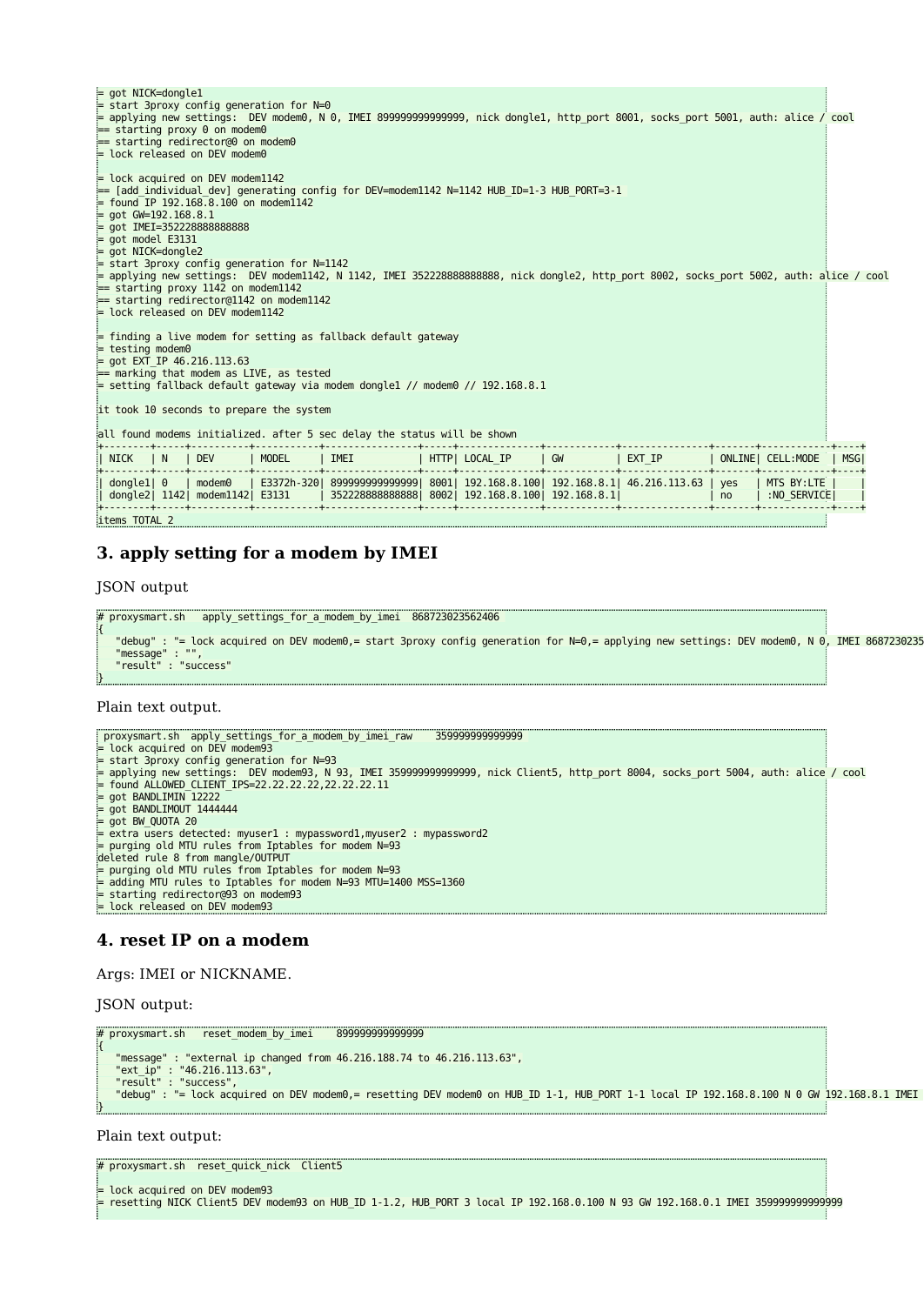$=$  external IP is 46.56.178.172 =stopping redirector N 93 ... =DNS test attempt 2/7 to DNS server 1.1.1.1 Checking/setting forced routing config (skip with /etc/proxysmart/altnetworking.sh -s ...) Applying net\_cls class identifier 0x0010093 to cgroup cgproxy93 Unset reverse path filtering for interface "all" Unset reverse path filtering for interface "modem93" DNS OK - 0.092 seconds response time (gmail.com. 276 IN TXT "globalsign-smime-dv=CDYX+XFHUw2wml6/Gb8+59BsH31KzUr6c1l2BPvqKX8=")|time=0.092426 = passed = restarting proxy@93 to definitely drop old connections.. = starting redirector N 93 =now detect EXT\_IP = external IP is 46.56.181.222 = purging old MTU rules from Iptables for modem N=93 deleted rule 9 from mangle/OUTPUT = purging old MTU rules from Iptables for modem N=93 = adding MTU rules to Iptables for modem N=93 MTU=1400 MSS=1360 =save report: start\_time=2022-05-29@21:14:43 end\_time=2022-05-29@21:15:13 total\_time=27 old\_ip=46.56.178.172 new\_ip=46.56.181.222 target\_mode=auto = lock released on DEV modem93

## **5. reboot a modem**

Args: Nickname or IMEI.

```
# proxysmart.sh reboot_modem dongle61_us
and
# proxysmart.sh reboot_modem 899999999999999
```
## **6. Run speedtest on all modems at once**

```
# proxysmart.sh speedtest all
[
     {
          "IMEI" : "352228888888888",
 "N" : "1142",
 "NICK" : "dongle2",
 "test" : {
 "msg" : "some_error"
          }
 },
 {
"IMEI" : "899999999999999",<br>"N" : "0",<br>"NICK" : "dongle1",<br>"test" : {
 "download" : "5.9mbps",
 "share" : "http://www.speedtest.net/result/11130520118.png",
 "upload" : "12.3mbps"
          }
     }
\overline{\phantom{a}}
```
## **7. report bandwitdh**

On a single modem. Args: NICKNAME or IMEI.

```
# proxysmart.sh bandwidth_report_json 869076043182393
ir
        {
  "IMEI" : "869076043182393",
 "NICK" : "dongle2",
 "bandwidth_bytes_day_in" : "3482408",<br>"bandwidth_bytes_day_out" : "460261",<br>"bandwidth_bytes_month_in" : "18163459",<br>"bandwidth_bytes_month_out" : "2929636",<br>"bandwidth_bytes_yesterday_in" : "3924623",<br>"bandwidth_bytes_yes
       }
]
```
On all modems:

```
# proxysmart.sh bandwidth_report_json_all
\lceil {
 "IMEI" : "352228888888888",
 "NICK" : "dongle2",
"bandwidth_bytes_day_in" : "1202",<br>"bandwidth_bytes_month_in" : "322",<br>"bandwidth_bytes_month_in" : "10729051",<br>"bandwidth_bytes_month_out" : "689922",<br>"bandwidth_bytes_yesterday_in" : null,
```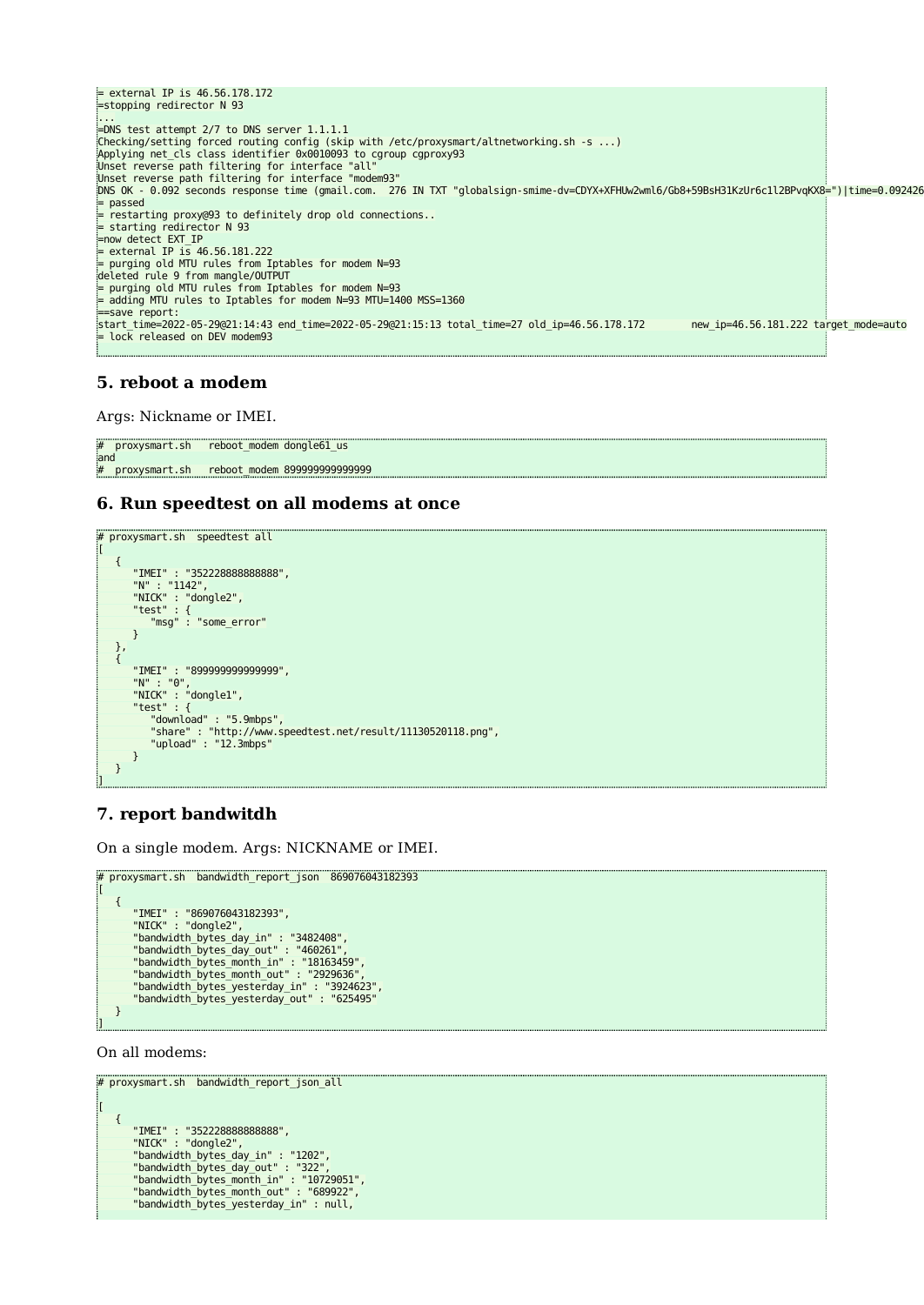```
"bandwidth bytes yesterday out" : null
\begin{matrix} \downarrow \ \downarrow \end{matrix} "IMEI" : "899999999999999",
 "NICK" : "dongle1",
"bandwidth_bytes_day_in" : "5254",<br>"bandwidth_bytes_day_out" : "3866",<br>"bandwidth_bytes_month_in" : "19502452",<br>"bandwidth_bytes_month_out" : "1376472",<br>"bandwidth_bytes_yesterday_in" : null,<br>"bandwidth_bytes_yesterday_in"
        }
]
```
#### **8. reset bandwidth counter on a modem**

# proxysmart.sh bandwidth reset counter dongle4 {"result":"success","debug":null}

#### **9. list sms on a modem**

```
# proxysmart.sh list_sms_json 869086046197801 
[
     {
"Date" : "2021-07-08 14:05:23",<br>"Content" : "Your free month has started. Keep referring friends to get more free months. https://smarty.co.uk/dashboard",<br>"Index" : "40001",<br>"Phone" : "SMARTY"
\begin{matrix} \downarrow \ \downarrow \end{matrix}"Date" : "2021-07-12 10:23:47",<br>"Content" : "621036 is your SMARTY login verification code.\n\nREMEMBER: We won't ask you for this over the phone. Don't share it with a<br>"Index" : "40002",<br>"Phone" : "SMARTY"
     }
]
```
#### **10. send sms**

Plain output:

```
# proxysmart.sh send_sms_raw 899999999999999 +375293511066 "ура ура 333"
= Logging in with admin:admin123
= preparing token
= Logged in 
= Sending the following message to {+375293511066}: {ура ура 333}
= preparing token
= SENT OK 
= Logging OUT
= preparing token
= RESPONSE=OK
```
JSON output:

```
# proxysmart.sh send_sms_json 899999999999999 +375293511066 "ура ура 333"
{
 "debug" : "= Logging in with admin:admin123,= preparing token,= Logged in ,= Sending the following message to {+375293511066}: {ура ура 333
 "result" : "success"
}
```
## **11. send ussd**

Plain output:

```
# proxysmart.sh send_ussd_raw 899999999999999 '*100#'
= Logging in with admin:admin123
= preparing token
= Logged in<br>= sending USSD *100#
= preparing token
= SENT OK
= getting response. attempt 1
= preparing token
= not yet response received
= getting response. attempt 2
= preparing token
= not yet response received
= getting response. attempt 3
= preparing token
= OK response received
Zapros nedostupen na vashem TP, naberite *120#vyzov.
= Logging OUT
```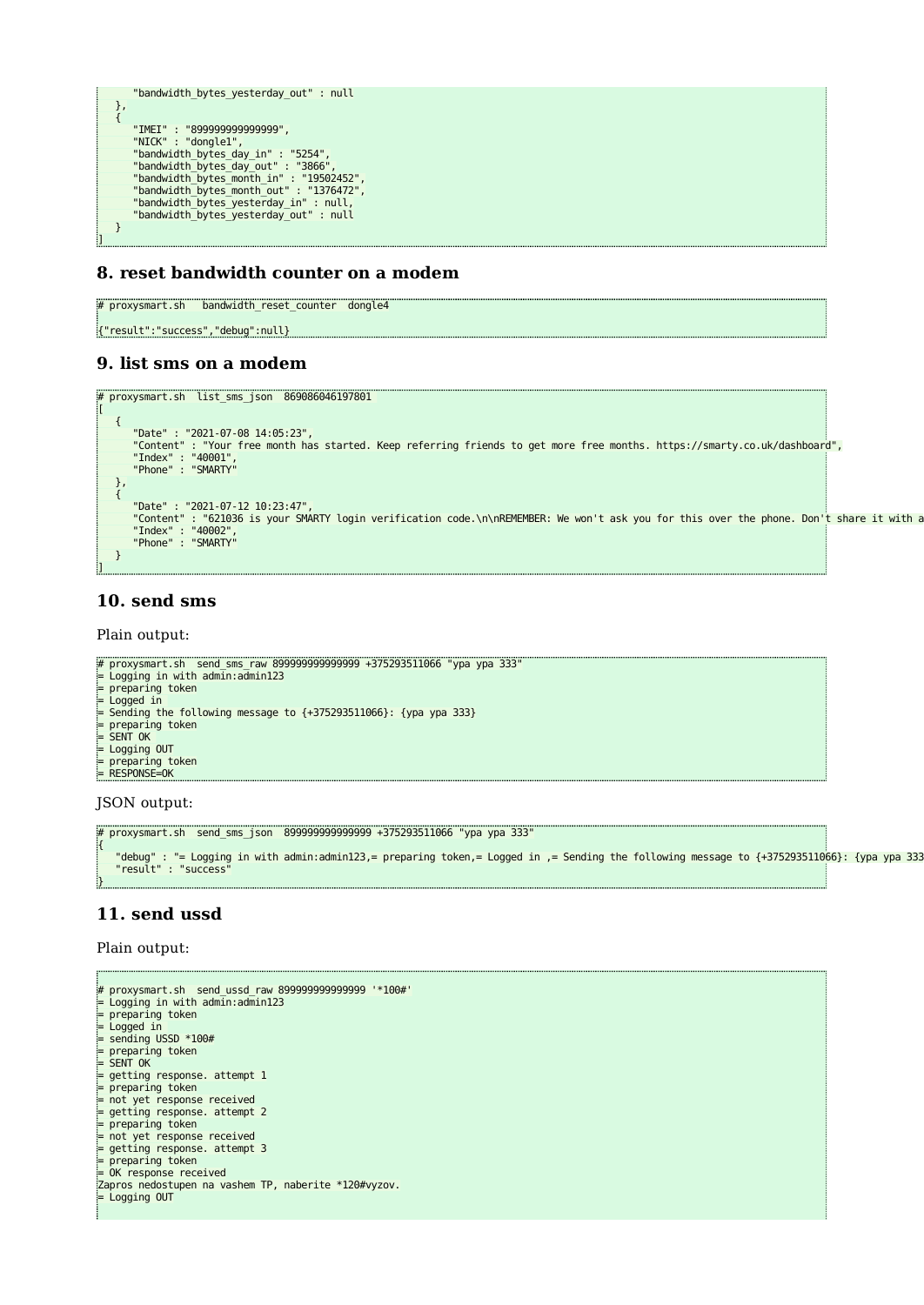```
= preparing token
= RESPONSE=OK
```
JSON output:

```
# proxysmart.sh send_ussd_json 899999999999999 '*100#'
{
    "RESPONSE" : "Zapros nedostupen na vashem TP, naberite *120#vyzov.",
debug" : "= Logging in with admin:admin123,= preparing token,= Logged in ,= sending USSD *100#,= preparing token,= SENT OK,= getting respo"<br>"result" : "success"
}
```
## **12. get bandwidth counters from a modem**

Iptables counters must be configured ( IPTABLES\_COUNTERS=1) for that.

```
# proxysmart.sh get_counters_imei 866999999999949 12:00 now
{
   "in": "11227626",
  "out": "106423"
}
```
## **4. WEB API**

#### **1. Web API description.**

localhost:8080 is the URL that Proxysmart Web-App sits on. Basically it is the URL that you can browse Proxysmart WebApp with.

It can be also \$LanIP:8080 or when you forward HTTP port 8080 to you static Home IP, it will became as well YourStaticIP:8080. Use any endpoint that suits best.

Also attach proper username:password (the -u parameter).

## **2. List all modems ( full status, slow)**

Request:

curl 'http://localhost:8080/modems' -u proxy:proxy

Response:

```
{
    "message": null,
    "modems": [
{<br>
"cellOp": "A1 BY",<br>
"dev": "modem115",<br>
"extIp": "46.56.228.215 ",<br>
"imei": "899999999999999",<br>
"model": "E3372h-320",<br>"modemIp": "192.168.8.1",<br>"nick": "random7",<br>"proxyCreds": [
         "http: 28007:def:def",
            "socks: 25007:def:def"
\qquad \qquad ],
          .,<br>'redirectorStatus": "redirectors disabled globally",
 "simStatus": "(1) valid SIM card",
 "statusMessage": "",
         "valdik": "Detected OS = Linux 2.2.x-3.x [generic];MTU = 1400;
                 Network link = Probably IPsec or other VPN;
                 PTR test = Probably home user; Fingerprint and OS match. No proxy detected ;
                  No OpenVPN detected."
      }
 ],
 "success": true
```
## **3. List all modems ( brief status, fast )**

Request:

}

curl localhost:8080/apix/show\_status\_brief\_json -u proxy:proxy

Response: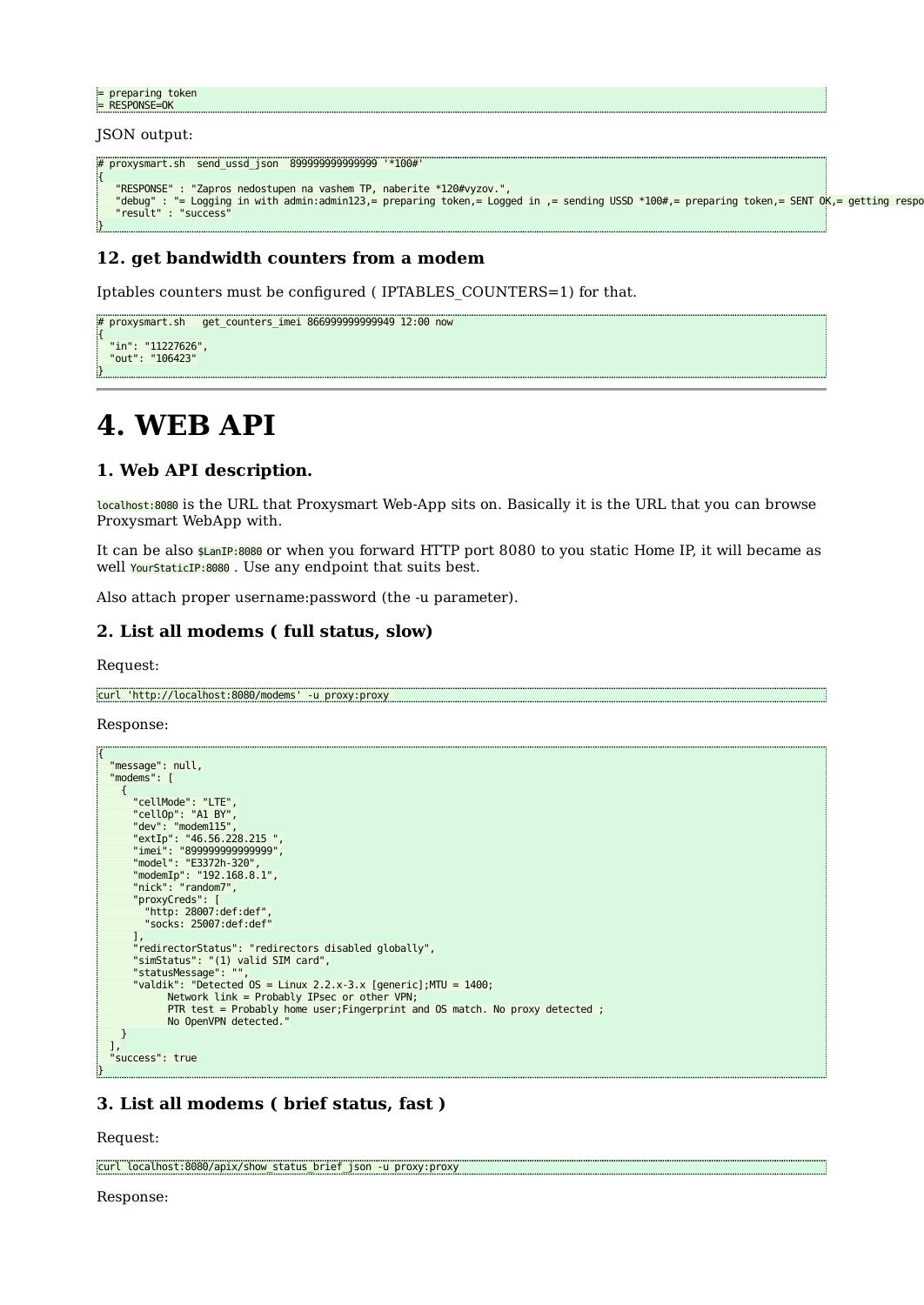| I             |                                                      |
|---------------|------------------------------------------------------|
| €             |                                                      |
|               | "MSG": ""                                            |
|               | "N": "172",                                          |
|               | "IS LOCKED": "false",                                |
|               | "modem details": {                                   |
|               | "NICK": "dongle2",                                   |
|               | "IMEI": "3522288888888888"                           |
|               | },                                                   |
|               | "net details": {                                     |
|               | "DEV": "modem $172$ ",                               |
|               | "GW": "192.168.8.1",                                 |
|               | "LOCAL IP": "192.168.8.100",                         |
|               | "EXT IP": "46.216.112.104",                          |
|               | "IS ONLINE": "yes"                                   |
|               | },                                                   |
|               | "proxy_creds": {                                     |
|               | "HTTP_PORT": "8003",                                 |
|               | "SOCKS PORT": "5003",                                |
|               | "LOGIN": "alice",                                    |
|               | "PASS": "cool",                                      |
|               | "PROXYSTDLINE LAN": "192.168.100.6:8003:alice:cool", |
|               | "PROXYSTDLINE WWW": "forwarding disabled"            |
|               | },                                                   |
|               | "redirector status": {                               |
|               | "MSG": "redirectors disabled globally"               |
|               | }                                                    |
| $\mathcal{F}$ |                                                      |
| 1             |                                                      |
|               |                                                      |

## **4. Single modem status**

Request:

( either by IMEI or Nickname )

```
curl http://localhost:8080/apix/show_single_status_json?arg=dongle111     -u proxy:proxy  -Ss  -v<br>curl http://localhost:8080/apix/show_single_status_json?arg=899999999999999999    -u proxy:proxy  -Ss  -v
```
Response:

```
\overline{1} {
              "IS_LOCKED" : "false",
 "MSG" : "",
 "N" : "115",
 "modem_details" : {
 "HUB_ID" : "1-1",
 "HUB_PORT" : "3",
"IMEI" : "8999999999999999",<br>"MODEL" : "E3372h-320",<br>"NICK" : "dongle111",<br>"UDEV_UPTIME" : "1212291",<br>"UPTIME" : "14 days + 45.866667 minutes"
               },
 "net_details" : {
 "CELLOP" : "MTS BY",
 "ConnectionStatus" : "901, DATA:connected OK",
 "CurrentNetworkType" : "(19) LTE",
"DEV" : "modem115",<br>"EXT_IP" : "46.216.224.164",<br>"GW" : "192.168.8.1",<br>"IS_ONLINE" : "yes",<br>"LOCAL_IP" : "192.168.8.100",<br>"SIGNAL_STRENGTH" : "4",<br>"SIGNAL_STRENGTH" : "4",<br>"SIGNAL_STRENGTH" : "4",<br>"WALDIK" : "Detected OS =
 },
 "proxy_creds" : {
 "HTTP_PORT" : "8004",
 "LOGIN" : "alice",
 "PASS" : "cool",
 "PROXYSTDLINE_LAN" : "192.168.100.2:8004:alice:cool",
 "PROXYSTDLINE_WWW" : "forwarding_disabled",
 "SOCKS_PORT" : "5004"
 },
 "redirector_status" : {
 "MSG" : "redirectors disabled globally"
 }
       }
\overline{\mathbf{I}}
```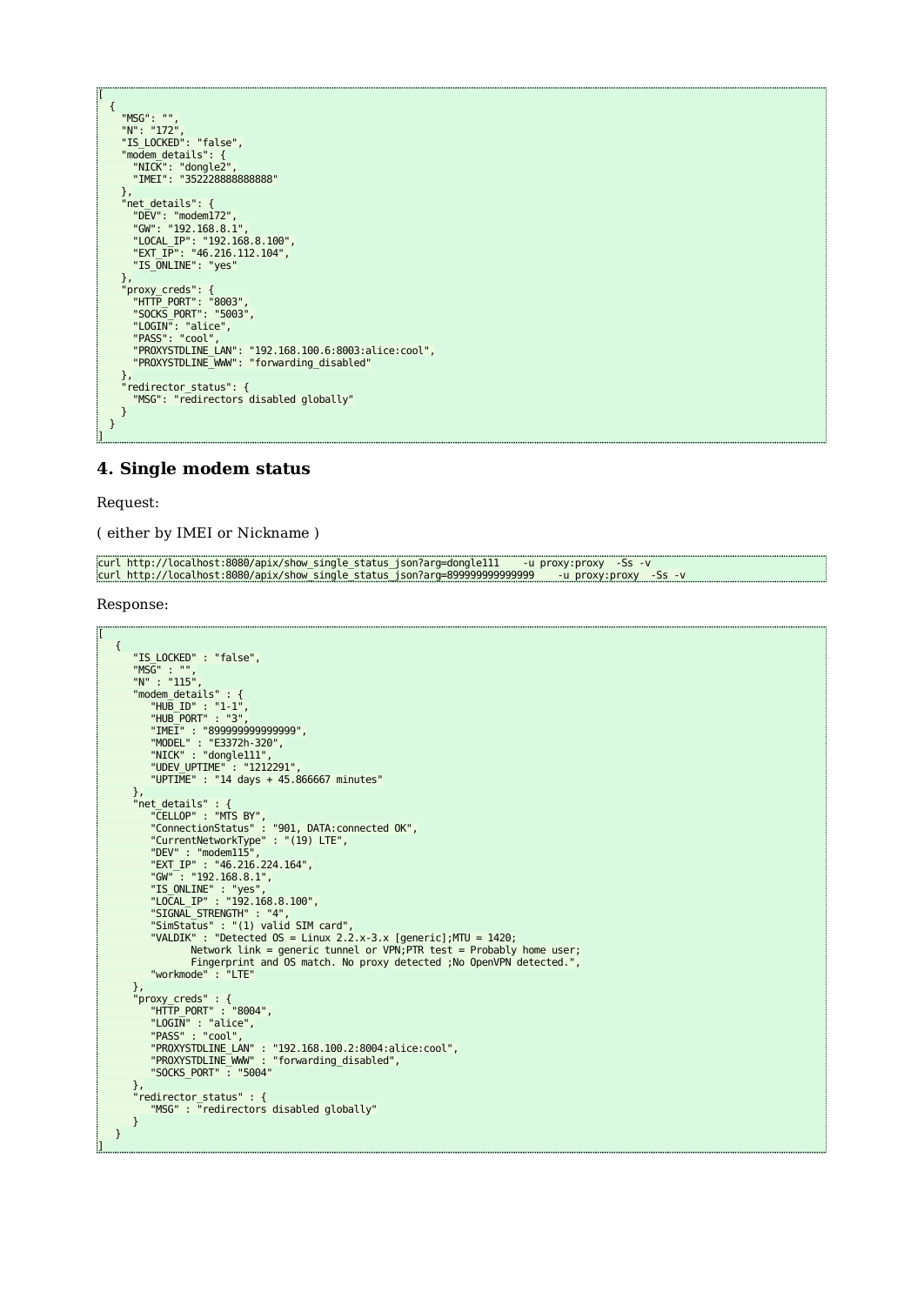## **5. Reset (change) IP on a modem.**

Request:

( either by IMEI or Nickname )

```
curl http://localhost:8080/apix/reset_modem_by_imei?IMEI=899999999999999 -u proxy:proxy
curl http://localhost:8080/apix/reset_modem_by_nick?NICK=dongle22 -u proxy:proxy
```
Response:

```
{
 "debug" : "...",
 "ext_ip" : "46.216.248.48",
 "message" : "external ip changed from 46.216.225.112 to 46.216.248.48",
 "result" : "success"
}
```
## **6. Apply settings for a modem**

Request:

```
curl http://localhost:8080/modem/settings -d imei=862329099999999 -u proxy:proxy
```
Response:

```
{
 "message": "Result: success, message: ", 
 "success": true
}
```
## **7. Reboot a modem**

Request:

( either by IMEI or Nickname )

```
curl http://localhost:8080/apix/reboot_modem_by_imei -d IMEI=860493043888886 -u proxy:proxy
curl http://localhost:8080/apix/reboot_modem_by_nick -d NICK=dongle2 -u proxy:proxy
```
Response:

```
{
 "debug" : "...",
 "message" : "new external ip cannot be detected",
 "result" : "failure"
}
```
or

```
{
     "debug" : "...",
"ext_ip" : "172.58.172.255",<br>"message" : "external ip changed from 172.58.172.251 to 172.58.172.255",<br>"result" : "success"
}
```
 $ETA: ~ 1.5$  minute

#### **8. Send SMS**

Request:

```
curl 'http://localhost:8080/modem/send-sms' -u proxy:proxy \
 --data-urlencode 'imei=899999999999999' \
 --data-urlencode 'phone=+375293511066' \
      --data-urlencode "sms=txt txt fff"
```
Response:

```
{"message":"Result: success","success":true}
```
## **9. Send USSD and read response**

Request:

```
curl 'http://localhost:8080/modem/send-ussd' -u proxy:proxy \
     --data-urlencode 'imei=899999999999999' --data-urlencode 'ussd=*100#'
```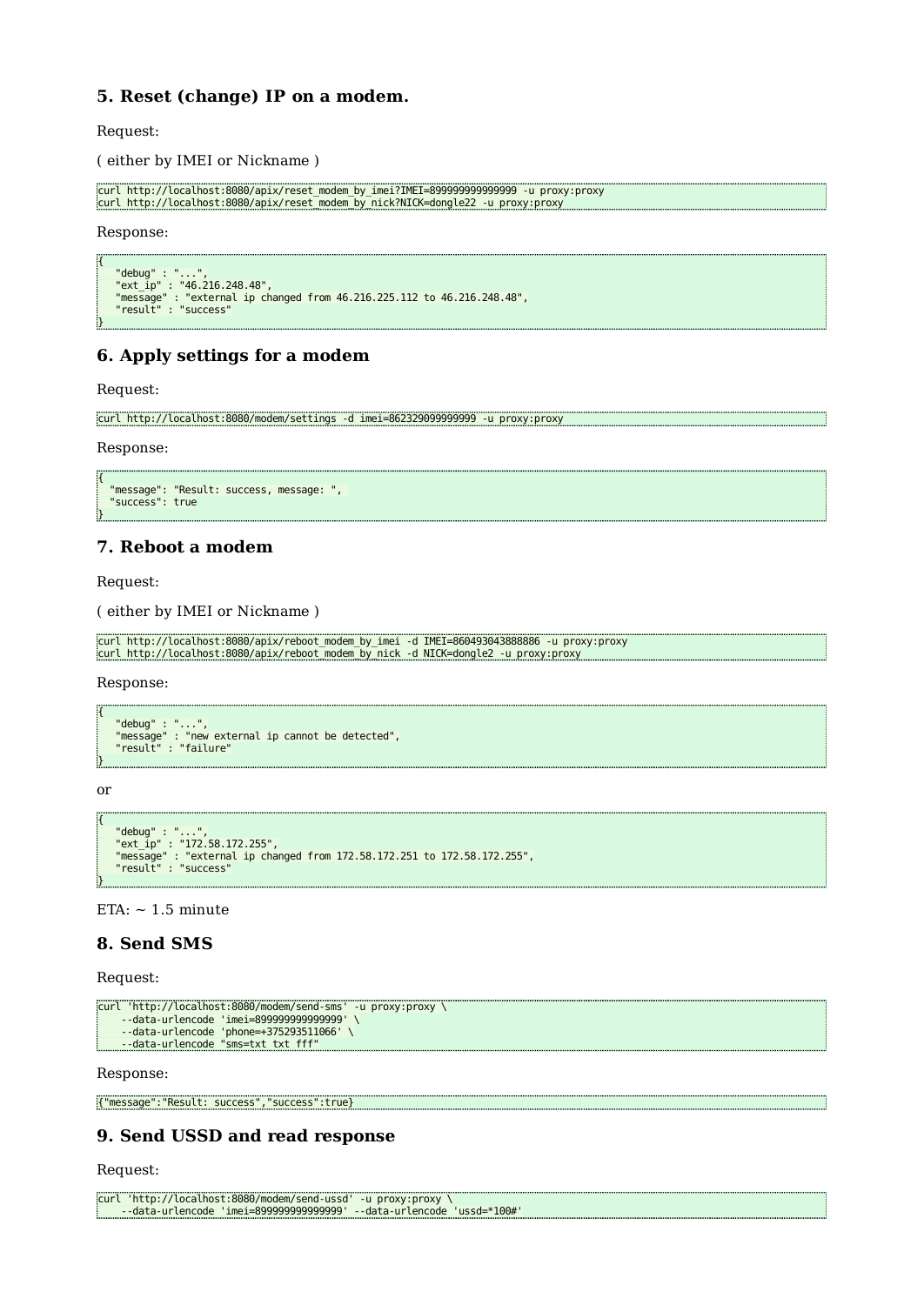Response:

```
{
"RESPONSE":"Zapros nedostupen na vashem TP, naberite *120#vyzov.",
"debug":"...",
"result":"success",
"success":true
}
```
## **10. Read SMS from a modem**

Request:

curl 'http://localhost:8080/modem/sms/862329888888888?json=1' -u proxy:proxy -Ss | json\_pp

Response:



## **11. Read bandwidth stats from a modem**

Request:

curl localhost:8080/apix/bandwidth\_report\_json?IMEI=899999999999999 -u proxy:proxy

Response:

[

```
 {
 "IMEI" : "899999999999999",
 "NICK" : "dongle111",
 "bandwidth_bytes_day_in" : "2945",
 "bandwidth_bytes_day_out" : "2314",
 "bandwidth_bytes_month_in" : "62859",
 "bandwidth_bytes_month_out" : "49559",
 "bandwidth_bytes_yesterday_in" : "5048",
 "bandwidth_bytes_yesterday_out" : "3984"
      }
]
```
## **12. Read bandwidth stats from a modem, arbitrary time interval**

Request:

```
curl http://localhost:8080/apix/get_counters_imei -d IMEI=866000000999999 -d START=12:00 -d END=now -u proxy:proxy
```
Response:

{ "in": "11227626", "out": "106423" }

## **13. Read bandwidth stats from all modems**

Request:

```
curl localhost:8080/apix/bandwidth_report_json_all -u proxy:proxy
```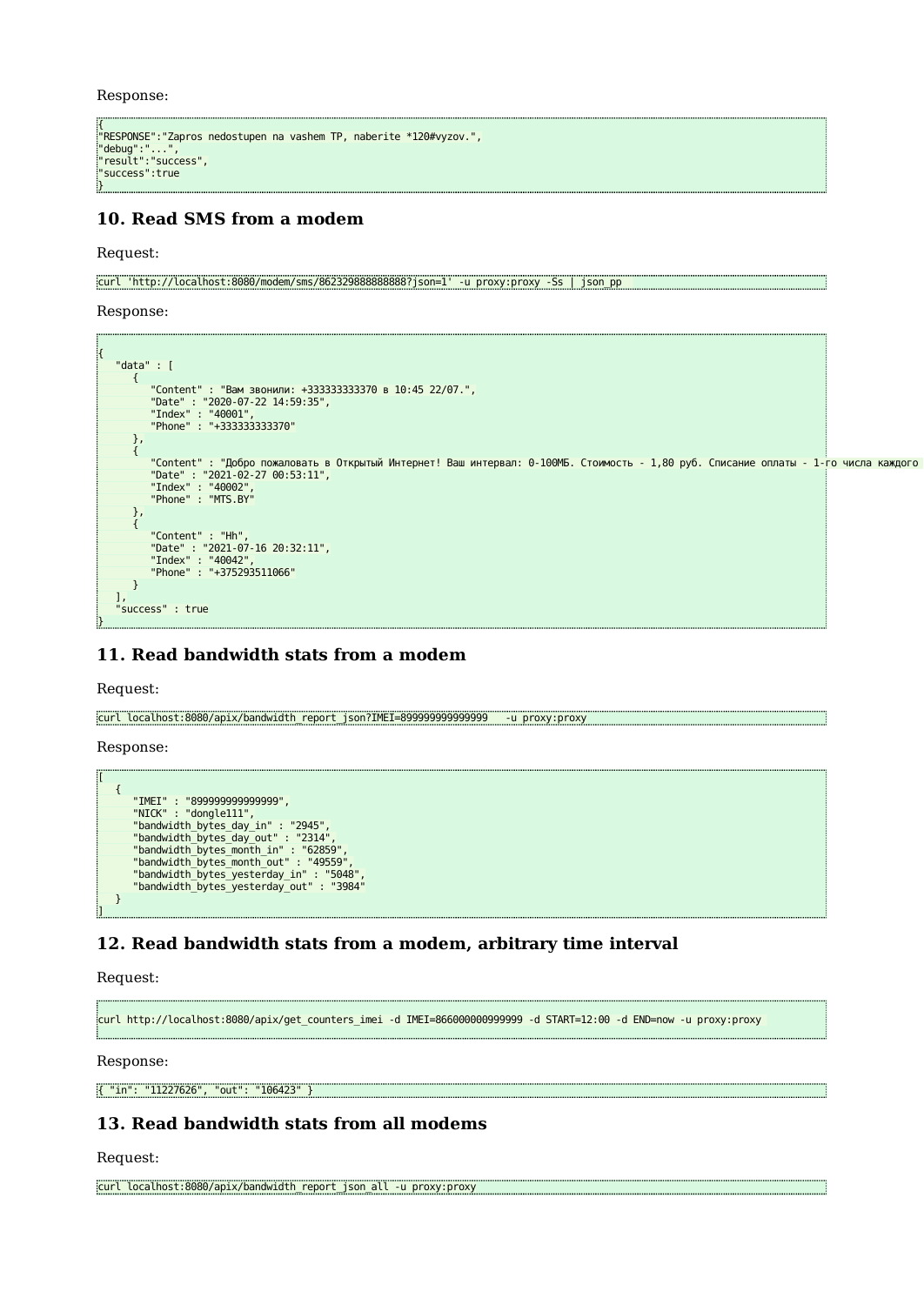Response:

```
[
        {
 "IMEI" : "899999999999999",
 "NICK" : "dongle111",
"bandwidth_bytes_day_in" : "2945",<br>"bandwidth_bytes_day_out" : "2314",<br>"bandwidth_bytes_month_in" : "62859",<br>"bandwidth_bytes_month_out" : "49559",<br>"bandwidth_bytes_yesterday_in" : "5048",
                 "bandwidth_bytes_yesterday_out" : "3984"
        },
        {
 "IMEI" : "862329041089999",
 "NICK" : "dongle111",
"bandwidth_bytes_day_in" : "1295",<br>"bandwidth_bytes_day_out" : "1234",<br>"bandwidth_bytes_month_in" : "16259",<br>"bandwidth_bytes_month_out" : "49259",<br>"bandwidth_bytes_yesterday_in" : "5018",<br>"bandwidth_bytes_yesterday_in" : 
        }
]
```
## **14. Reset bandwidth stats for a modem**

Request (by IMEI or nickname):

```
curl localhost:8080/apix/bandwidth_reset_counter?arg=dongle111 -u proxy:proxy -Ss -v
curl localhost:8080/apix/bandwidth_reset_counter?arg=2727233671671676 -u proxy:proxy -Ss -v
```
Response:

{"result":"success","debug":null}

## **15. Reset a modem via USB**

Request either

- by network interface e.g. modem77
- by Nickname
- by IMEI

```
curl localhost:8080/apix/usb_reset_modem_json?arg=modem77 -u proxy:proxy
curl localhost:8080/apix/usb_reset_modem_json?arg=dongle22 -u proxy:proxy
curl localhost:8080/apix/usb_reset_modem_json?arg=8688888888888889 -u proxy:proxy
```
Response:

```
{
   "USB_RESET_METHOD": "uhubctl",
 "debug": "......",
 "result": "ok"
}
```
## **5. Mongodb integration**

Instead of defining modems details in map.txt , you can use MongoDB.

Mongodb contains a collection modems with elements, 1 element = 1 modem.

Mandatory fields are

- IMEI
- name
- http\_port
- socks port
- proxy login
- proxy password

Create a file **modems.json** with 2 modems :

```
{ 
 "IMEI": "869076044374692",
 "name": "dongle4",
 "http_port": "8004",
 "socks_port": "5004",
```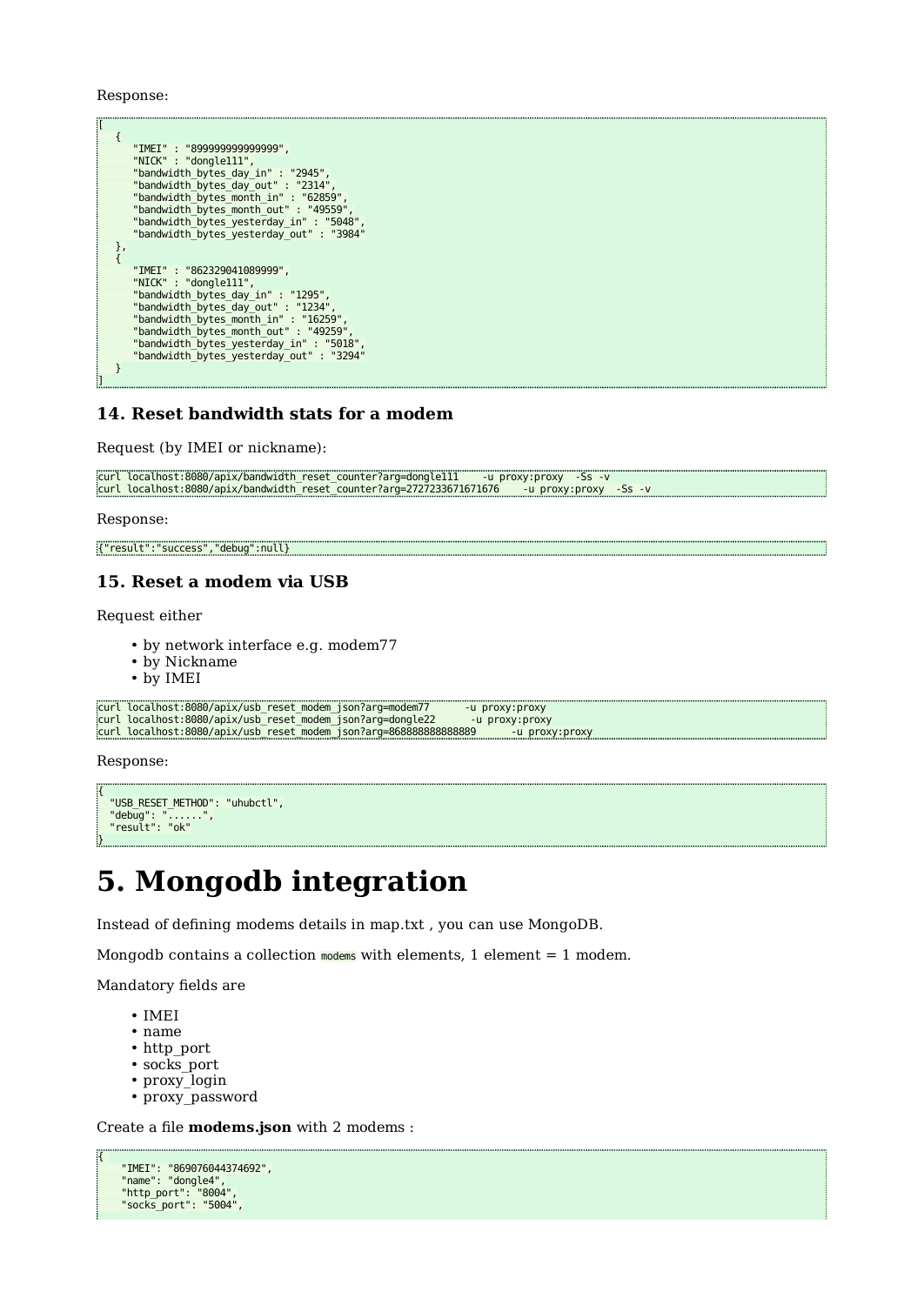```
 "proxy_login": "mokos",
 "proxy_password": "rQ1h6J",
 "white_list": [
           "78.140.162.201",
           "78.140.162.202"
 ],
 "bandlimin":1000000,
     "bandlimout":1000000,
      "DENIED_SITES_ENABLE": 1
     "DENIED_SITES_LIST": [
           "bad.com", 
           "*.bad.com"
           ],
     "bw_quota": 2000,
 "mtu": 1400,
 "extra_users": [ { "myuser1": "mypassword1" }, { "myuser2": "mypassword2" } ]
}
{ 
   "IMEI": "869076042472821",
 "name": "dongle5",
 "http_port": "8005",
 "socks_port": "5005",
 "proxy_login": "kileq",
   "proxy_password": "Jdh27dh"
```
Install Mongodb and database

}

```
apt install mongodb mongo-tools
mongo
> use proxysmart
> db.createUser( { user: "proxysmart", pwd: "zwKoI118BF", roles: [ { role: "readWrite", db: "proxysmart" } ] })
> exit
```
Then import the collection to the DB

```
mongoimport --uri=mongodb://proxysmart:zwKoI118BF@localhost:27017/proxysmart -c modems < modems.json --drop
```
Update mongodb uri in /etc/proxysmart/conf.txt

Set DB\_BACKEND=mongo there

Regenerate all config files:

```
proxysmart.sh reset_complete
```
So it will detect modems and look up for values from MongoDB.

## **6. Installation**

## **1. Install DEB package**

Install a fresh Ubuntu 20.04 or 18.04.

First, install a prereg package sudo apt install gpg

Get a DEB package from Developer. Or download from

- X86\_64, for a PC\laptop: <u>https://pathos.tanatos.org/proxysmart/proxysmart-latest\_amd64.deb</u>
- Arm64, for a Raspberry PI: [https://pathos.tanatos.org/proxysmart/proxysmart-](https://pathos.tanatos.org/proxysmart/proxysmart-latest_arm64.deb)

[latest\\_arm64.deb](https://pathos.tanatos.org/proxysmart/proxysmart-latest_arm64.deb)

Then sudo dpkg -i X.deb Where X.deb is a package file you downloaded.

It will tell what to do next ( run 2 files ).

sudo /usr/lib/proxysmart/install\_pkgs.sh sudo /usr/lib/proxysmart/install\_webapp.sh

After that check License section.

## **2. Building DEB package from source code**

#### **only make sense when you have got the source code**

In a folder of source code run

sudo ./build\_deb.sh